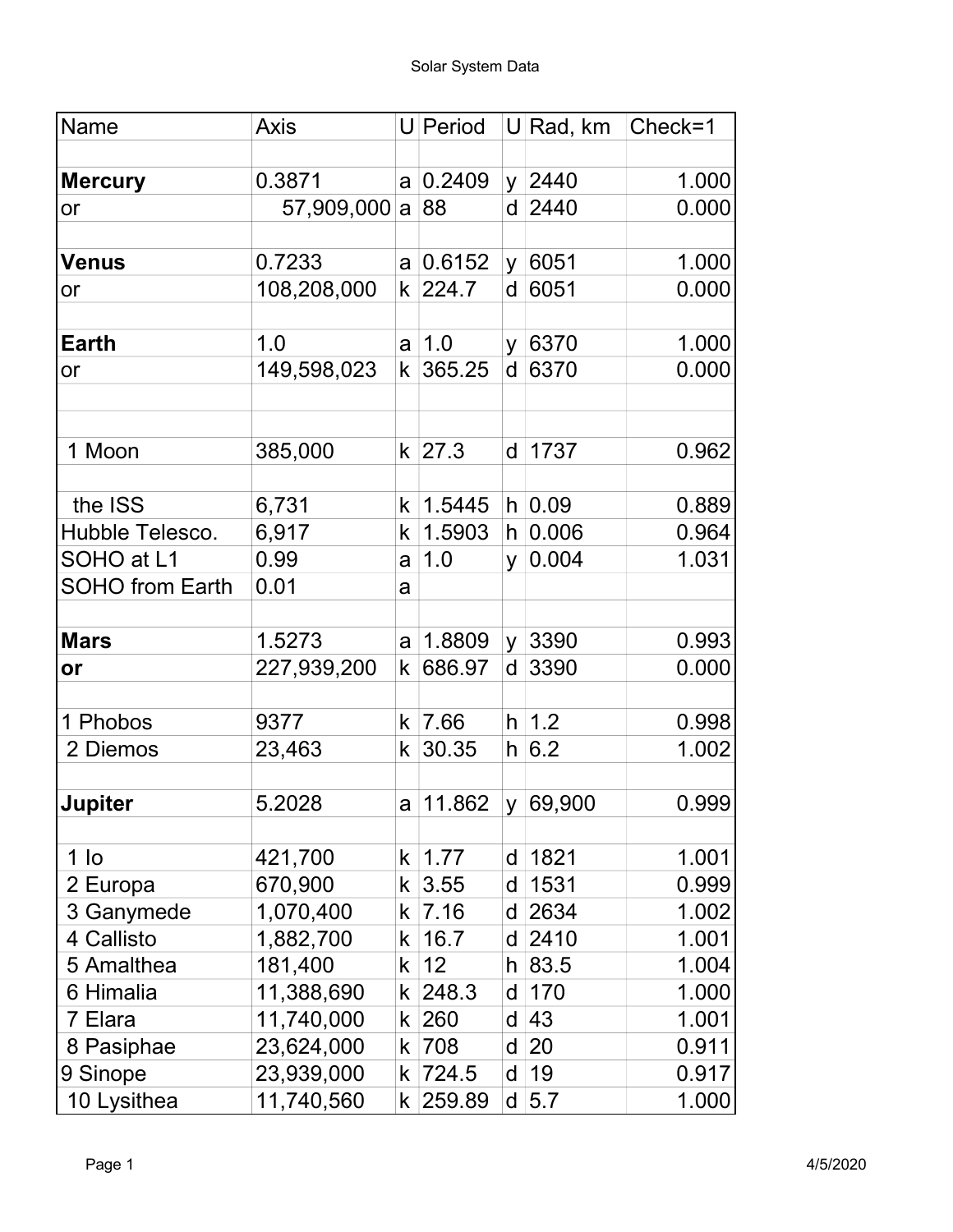| Name          | <b>Axis</b>  |    | U Period | U | Rad, km                  | Check=1 |
|---------------|--------------|----|----------|---|--------------------------|---------|
| 11 Carme      | 23,404,000   | k  | 702.28   | d | 23                       | 0.931   |
| 12 Ananke     | 21,276,000   | k  | 610.5    | d | 14                       | 0.927   |
| 13 Leda       | 11,165,000   | k  | 240.9    | d | 10                       | 0.999   |
| 14 Thebe      | 221,889      | k  | 16.2     |   | $h$ 49.3                 | 0.995   |
| 15 Adrastea   | 129,000      | k  | 7.2      | h | 20                       | 1.005   |
| 16 Metis      | 128,000      | k  | 7.08     | h | <u>g</u>                 | 0.994   |
| 17 Callirrhoe | 24,102,000   | k  | 758.82   | d | 4.3                      | 0.985   |
| 18 Themisto   | 7,393,216    | k  | 130      | d | 8                        | 1.002   |
| 19 Megaclite  | 23,806,000   | k  | 752.8    | d | 2.5                      | 1.085   |
| 20 Taygete    | 22,438,648   | k  | 686.67   | d | 2.5                      | 1.000   |
| 21 Chaldene   | 22,713,444   | k  | 639.33   | d | 8                        | 0.901   |
| 22 Harpalyke  | 21,105,000   | k  | 623.3    | d | $\overline{8}$           | 1.005   |
| 23 Kalyke     | 23,180,773   | k  | 721.02   | d | 2.5                      | 1.000   |
| 24 locaste    | 20,722,566   | k  | 609.43   | d | $\overline{\mathcal{A}}$ | 1.000   |
| 25 Erinome    | 22,986,268   | k  | 711.96   | d | 1.5                      | 1.000   |
| 26 Isonoe     | 23,800,647   | k  | 750.13   | d | 8                        | 1.000   |
| 27 Praxidike  | 20,823,948   | k  | 613.9    | d | 3.5                      | 1.000   |
| 28 Autonoe    | 21,264,445   | k  | 772.17   | d | 8.8                      | 1.508   |
| 29 Thyone     | 21,405,570   | k  | 539.8    | d | $\overline{8}$           | 0.712   |
| 30 Hermippe   | 21,182,086   | k  | 629.81   | d | 7.8                      | 1.000   |
| 31 Aitne      | 22,285,161   | k  | 679.64   | d | 8                        | 1.000   |
| 32 Eurydome   | 23,230,858   | k  | 723.36   | d | 8.2                      | 1.000   |
| 33 Euanthe    | 20,404,854   | k  | 598.09   | d | 8.3                      | 1.009   |
| 34 Euporie    | 19,088,134   | k  | 538.89   |   | $d \,   8.2$             | 1.001   |
| 35 Orthosie   | 20,567,971   | k  | 602.62   |   | $d \,   8.4$             | 1.000   |
| 36 Sponde     | 24,252,627   | k. | 771.6    |   | $d \,   8.4$             | 1.000   |
| 37 Kale       | 23,217,000   | k  | 729.5    |   | $d \,   8.2$             | 1.019   |
| 38 Pasithae   | 23,307,318   | k  | 726.93   |   | $d \,   8.4$             | 1.000   |
| 39 Hegemone   | 23,702,511   | k  | 2.041    |   | $d$ 8.2                  | 0.000   |
| 40 Mneme      | 21,129,786   | k  | 627.48   |   | $d$ 8.2                  | 1.000   |
| 41 Aoede      | 23,044,175   | k  | 714.66   | d | 7.8                      | 1.000   |
| 42 Thelxinoe  | 21,162,000   | k. | 628.1    |   | $d$ 8.1                  | 0.997   |
| 43 Arche      | 23,717,051   | k  | 746.19   |   | $d \,   8.2$             | 1.000   |
| 44 Kallichore | 23,111,823   | k  | 717.81   |   | $d$ 8.2                  | 1.000   |
| 45 Helike     | 20,540,266   | k. | 601.4    |   | $d$ 8.1                  | 1.000   |
| 46 Carpo      | 17, 144, 873 | k. | 458.62   |   | $d$ 8.1                  | 1.000   |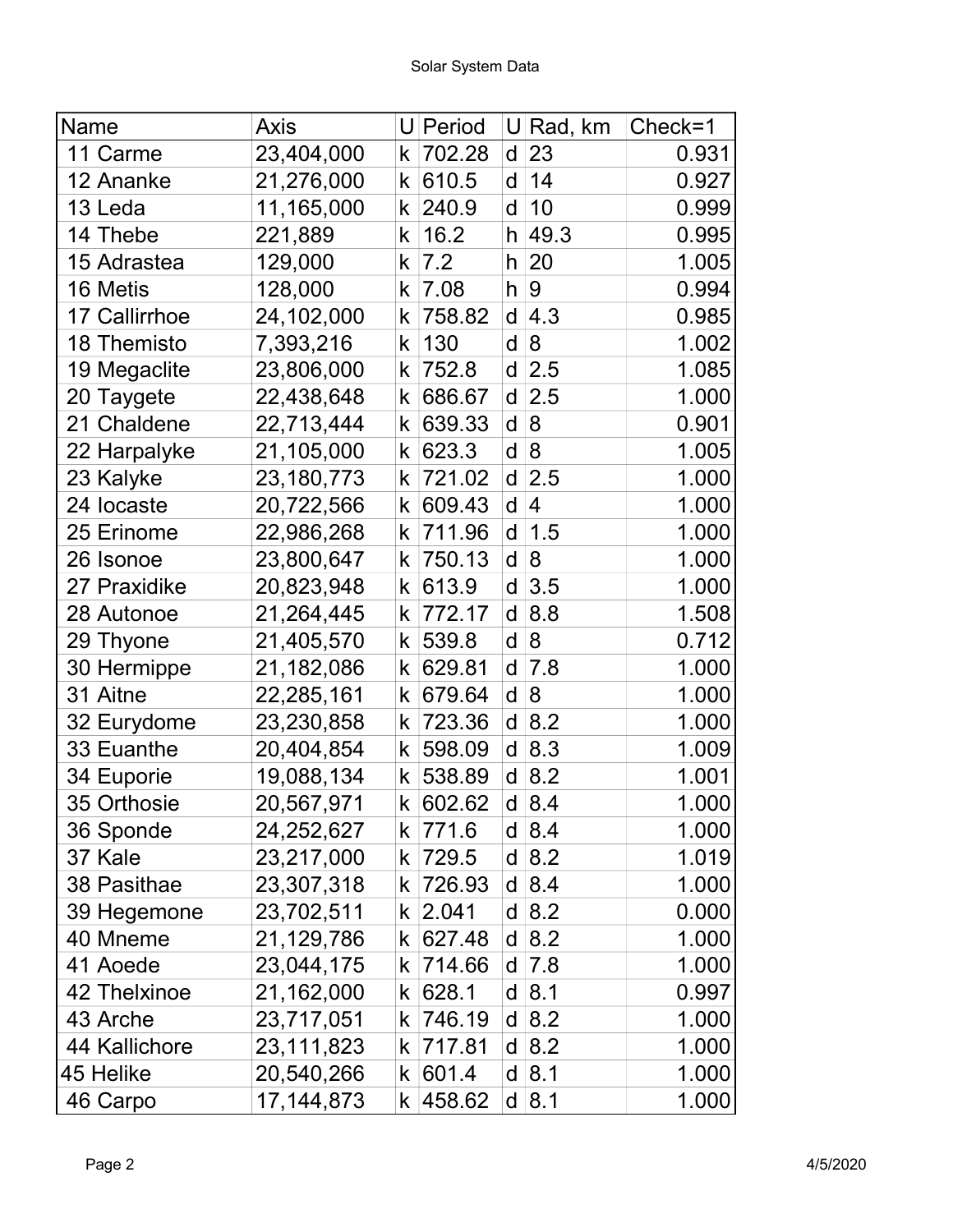| Name                                       | Axis         |                      | U Period  |              | $U$ Rad, km  | Check=1 |
|--------------------------------------------|--------------|----------------------|-----------|--------------|--------------|---------|
| 47 Eukelade                                | 23,483,694   | k                    | 235.2     | d            | $\mathbf{8}$ | 0.102   |
| 48 Cyllene                                 | 23,396,269   | k                    | 731.1     |              | $d$ 8.2      | 1.000   |
| 49 Kore                                    | 23,345,093   | k                    | 723.72    | d            | 8.3          | 0.986   |
| 50 Herse                                   | 22, 134, 306 | k                    | 672.75    |              | $d$ 8.3      | 1.000   |
| 53 Dia                                     | 12,570,424   | k                    | 287.93    |              | $d$ 8.2      | 1.000   |
| 60 Eupheme                                 | 21,199,710   | $\mathsf k\mid$      | 627.8     | $\mathsf{d}$ | $\mathbf 1$  | 0.991   |
| Jupiter has lost and found moons over time |              |                      |           |              |              |         |
|                                            |              |                      |           |              |              |         |
| J Halo ring                                | 92,000       | $\mathsf k$          |           |              |              |         |
| Main ring                                  | 122,500      | k                    |           |              |              |         |
| Amalthea ring                              | 129,000      | k                    |           |              |              |         |
| Thebe ring                                 | 182,000      | k                    |           |              |              |         |
| outer edge                                 | 226,000      | k                    |           |              |              |         |
|                                            |              |                      |           |              |              |         |
| <b>Saturn</b>                              | 9.5388       | a                    | 29.458    | <b>V</b>     | 58,200       | 1.000   |
|                                            |              |                      |           |              |              |         |
| 1 Mimas                                    | 185,540      | k                    | 0.942     | d            | 198          | 1.001   |
| 2 Encedelas                                | 238,040      | k                    | 1.37      | d            | 521          | 1.002   |
| 3 Tethys                                   | 294,670      | k                    | 1.888     | d            | 531          | 0.997   |
| 4 Dione                                    | 377,420      | k                    | 2.737     | d            | 561          | 1.004   |
| 5 Rhea                                     | 527,070      | k                    | 4.518     | d            | 764          | 1.004   |
| 6 Titan                                    | 1,221,870    | k                    | 15.95     |              | d 2575       | 1.005   |
| 7 Hyperion                                 | 1,481,009    | k                    | 21.276    |              | $d$ 270      | 1.004   |
| 8 lapetus                                  | 3,560,840    | k                    | 79.33     |              | d   1469     | 1.004   |
| 9 Phoebe                                   | 12,947,780   |                      | k  550.31 |              | d   107      | 1.005   |
| 10 Janus                                   | 151,460      | k.                   | 0.695     | d            | 90           | 1.001   |
| 11 Epimetheus                              | 151,410      | k.                   | 0.694     |              | d 58         | 0.998   |
| 12 Helene                                  | 377,420      | k                    | 2.737     | d            | 18           | 1.004   |
| 13 Telesto                                 | 294,710      | k                    | 1.888     |              | $d$ 12.4     | 1.003   |
| 14 Calypso                                 | 294,710      | k                    | 1.888     | d            | 10.7         | 1.003   |
| 15 Atlas                                   | 137,670      | k                    | 14.44     | h.           | 15           | 0.999   |
| 16 Prometheus                              | 139,380      | k                    | 14.7      |              | $h$ 43       | 0.998   |
| 17 Pandora                                 | 141,720      | k                    | 0.629     | d            | $ 30\rangle$ | 1.001   |
| 18 Pan                                     | 133,580      | k.                   | 0.575     |              | $d$ 14       | 0.999   |
| 19 Ymir                                    | 23,040,000   | k                    | 1315.1    | d            | $ 9\rangle$  | 1.019   |
| 20 Paaliaq                                 | 15,200,000   | $\mathsf k\,$ $\mid$ | 686.95    |              | $d$ 11       | 1.760   |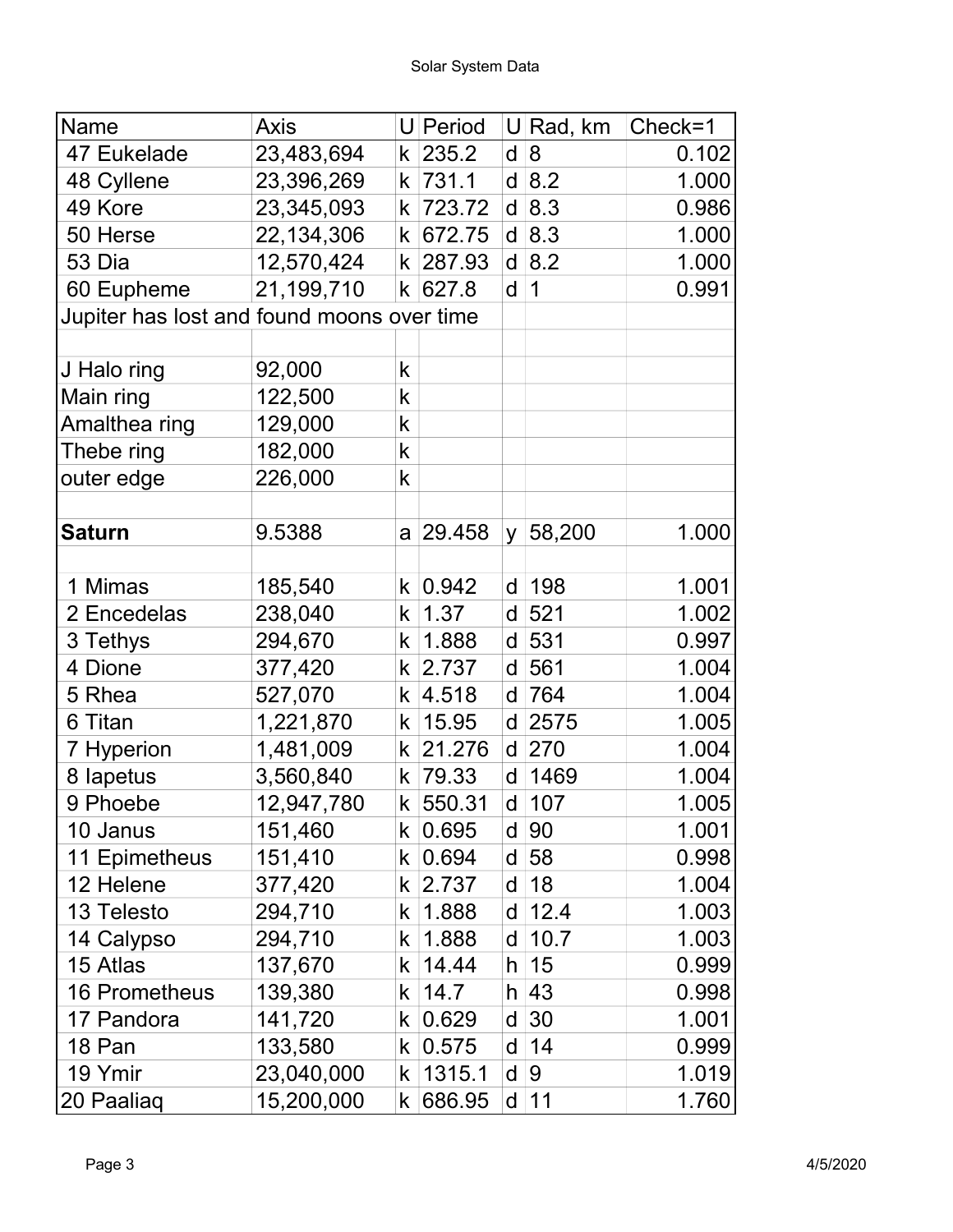| Name          | <b>Axis</b> |             | $U$ Period | U | Rad, km        | Check=1 |
|---------------|-------------|-------------|------------|---|----------------|---------|
| 21 Tarvos     | 17,983,000  | k           | 926.2      | d | 7.5            | 0.252   |
| 22 Ijiraq     | 11,124,000  | k           | 451.42     | d | 6              | 1.066   |
| 23 Suttingr   | 19,459,000  | k           | 1016.7     | d | 3.5            | 1.010   |
| 24 Kiviuq     | 11,110,000  | k           | 449.22     | d | $\mathsf{8}$   | 1.060   |
| 25 Mundilfari | 18,628,000  | k           | 952.77     | d | 3.5            | 1.012   |
| 26 Albiorix   | 16,182,000  | k           | 783.45     | d | 16             | 1.043   |
| 27 Skathi     | 15,540,000  | k           | 728.2      | d | $\overline{4}$ | 1.018   |
| 28 Erriapus   | 17,343,000  | k           | 871.19     | d | 5              | 1.048   |
| 29 Siarnaq    | 17,531,000  | k           | 895.53     | d | 20             | 1.072   |
| 30 Thrymr     | 20,314,000  | k           | 1094.1     | d | 3.5            | 1.029   |
| 31 Narvi      | 19,007,000  | k           | 1003.9     | d | 3.5            | 1.057   |
| 32 Methone    | 194,440     | k           | 1.01       | d | 1.6            | 1.000   |
| 33 Pallene    | 212,280     | k           | 0.1154     | d | 2.5            | 0.010   |
| 34 Polydeuces | 377,200     | k           | 2.737      | d | 1.3            | 1.005   |
| 35 Daphnis    | 136,500     | k           | 0.594      | d | 3.8            | 0.999   |
| 36 Aegir      | 20,751,000  | k           | 1117.5     | d | $\overline{3}$ | 1.007   |
| 37 Bebhionn   | 17,119,000  | k           | 834.84     | d | $\overline{3}$ | 1.001   |
| 38 Bergelmir  | 19,336,000  | k           | 1005.7     | d | $\overline{3}$ | 1.008   |
| 39 Bestia     | 20,192,000  | k           | 1088.7     | d | 3.5            | 1.037   |
| 40 Farbuti    | 20,377,000  | k           | 1088.7     | d | 2.5            | 1.009   |
| 41 Fenrir     | 22,454,000  | k           | 1260.4     | d | $\overline{2}$ | 1.011   |
| 42 Fornjot    | 25,146,000  | k           | 1494.2     | d | 3              | 1.011   |
| 43 Hati       | 19,846,000  | k           | 1038.6     | d | $\mathfrak{S}$ | 0.994   |
| 44 Hyrrokkin  | 18,437,000  | k           | 931.86     | d | $\overline{4}$ | 0.998   |
| 45 Kari       | 22,089,000  | k           | 1231       | d | 3.5            | 1.013   |
| 46 Loge       | 23,058,000  | k           | 1311.4     |   | $d \mid 3$     | 1.010   |
| 47 Skoll      | 17,665,000  | k           | 878.29     |   | $d \vert 3$    | 1.008   |
| 48 Surtur     | 22,704,000  | k           | 1297.4     |   | $d \mid 3$     | 1.036   |
| 49 Anthe      | 197,700     | k           | 1.0509     |   | $d$ 0.9        | 1.030   |
| 50 Jarnsaxa   | 18,811,000  | k           | 964.74     | d | 3              | 1.007   |
| 51 Greip      | 18,206,000  | k           | 921.19     |   | $d \mid 3$     | 1.013   |
| 52 Targeg     | 17,910,000  | k           | 894.86     | d | 3.5            | 1.004   |
| 53 Aegaeon    | 167,500     | k           | 0.808      | d | 0.33           | 1.001   |
| X S/2004 S12  | 19,878,000  | k           | 1046.2     |   | $d$ 2.5        | 0.997   |
| X S/2004 S13  | 18,404,000  | $\mathsf k$ | 933.48     |   | $d \vert 3$    | 1.007   |
| X S/2006 S1   | 18,790,000  | k.          | 963.37     |   | $d \mid 3$     | 1.008   |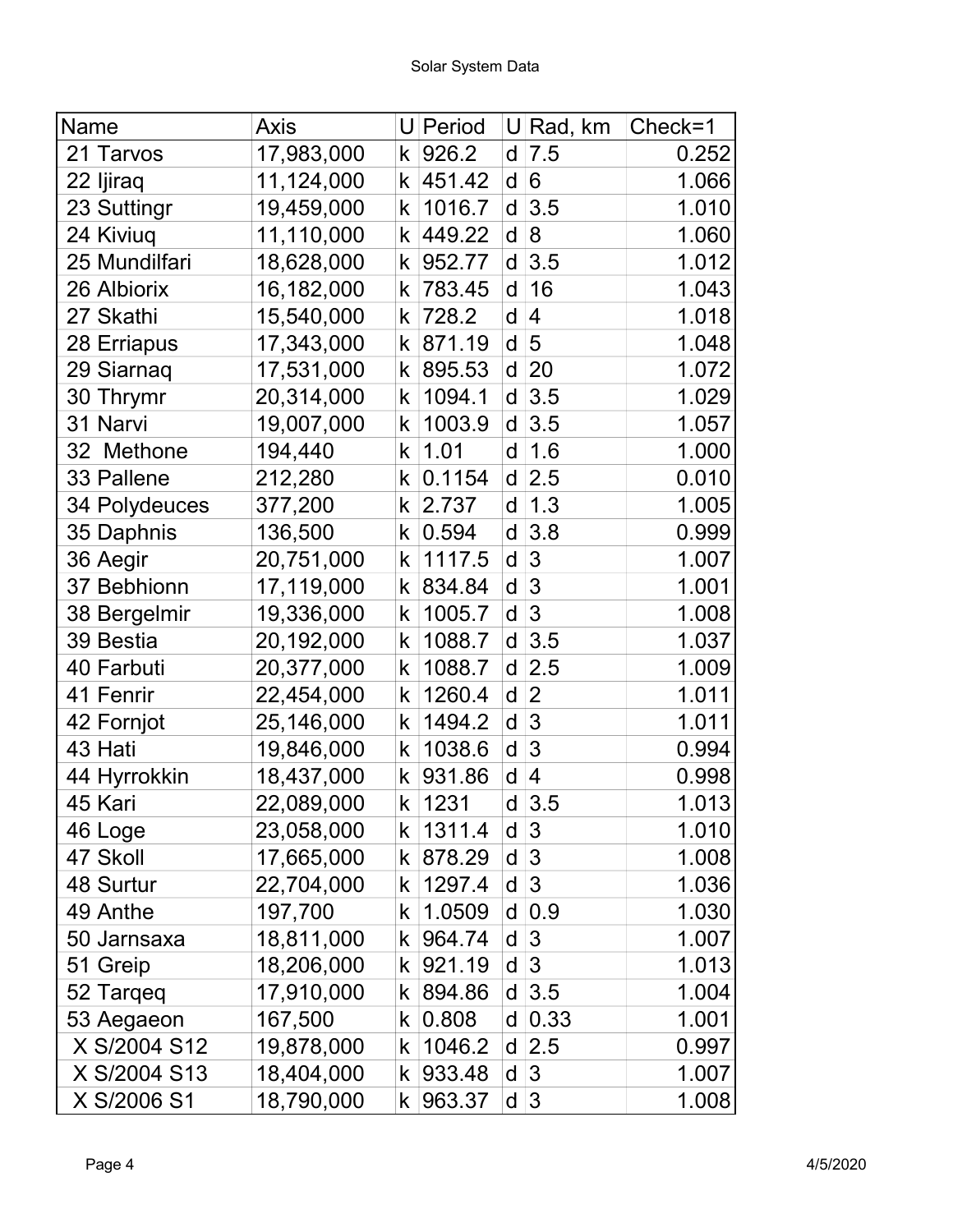| Name             | Axis       |    | $U$ Period    |         | $U$ Rad, km | $Check=1$ |
|------------------|------------|----|---------------|---------|-------------|-----------|
| X S/2007 S2      | 16,725,000 |    | $k$ 808.08    | d       | 3           | 1.005     |
| X S/2007 S3      | 18,795,000 | k  | 977.8         | d       | 1.5         | 1.037     |
|                  |            |    |               |         |             |           |
| D ring           | 66,900     | k  |               |         |             |           |
| C ring           | 74,658     | k  |               |         |             |           |
| B ring           | 92,000     | k  |               |         |             |           |
| Cassini division | 117,580    | k  |               |         |             |           |
| A ring           | 122,700    | k  |               |         |             |           |
| F ring           | 140,180    | k  |               |         |             |           |
| G ring           | 166,000    | k  |               |         |             |           |
| $E$ ring         | 180,000    |    |               |         |             |           |
|                  |            |    |               |         |             |           |
| <b>Uranus</b>    | 19.1914    |    | a 84.01       |         | y   25,400  | 0.998     |
|                  |            |    |               |         |             |           |
| 1 Ariel          | 191,020    |    | $k \,   2.52$ |         | $d$ 579     | 0.993     |
| 2 Umbriel        | 266,000    | k  | 4.144         | d       | 585         | 0.994     |
| 3 Titania        | 435,910    |    | $k$ 8.71      | d       | 789         | 0.998     |
| 4 Oberon         | 583,520    | k  | 13.46         | d       | 761         | 0.994     |
| 5 Miranda        | 129,390    | k  | 1.41          |         | $d$ 236     | 1.014     |
| 6 Cordelia       | 49,751     | k  | 8             | $h\mid$ | 20          | 0.997     |
| 7 Ophelia        | 53,763     | k. | 9             | h.      | 21          | 0.998     |
| 8 Bianca         | 59,165     | k  | 10.46         |         | h 64        | 1.011     |
| 9 Cressida       | 61,767     | k. | 11.1          |         | h 40        | 0.989     |
| 10 Desdemona     | 62,658     | k  | 11.4          |         | $h \,  32$  | 0.999     |
| 11 Juliet        | 64,358     |    | k   11.8      |         | h 47        | 0.988     |
| 12 Portia        | 66,097     | k  | 12.3          | h       | 68          | 0.991     |
| 13 Rosalind      | 69,926     | k. | 13.4          |         | h 36        | 0.993     |
| 14 Belinda       | 75,256     | k  | 15            | h       | 40          | 0.999     |
| 15 Puck          | 86,004     | k  | 18.3          |         | h 81        | 0.996     |
| 16 Caliban       | 7,231,000  | k  | 579.7         | d       | 36          | 0.968     |
| 17 Sycorax       | 12,179,000 | k  | 1288.3        | d       | 83          | 1.034     |
| 18 Prospero      | 16,256,000 | k  | 1978          | d       | 25          | 1.005     |
| 19 Setebos       | 17,418,000 | k  | 2225          | d       | 24          | 1.034     |
| 20 Stephano      | 8,004,000  | k  | 677.4         | d       | 16          | 0.987     |
| 21 Trincolo      | 8,504,000  | k  | 749.2         | d       | 9           | 1.007     |
| 22 Francisco     | 4,276,000  |    | k 266.6       |         | $d$ 11      | 1.003     |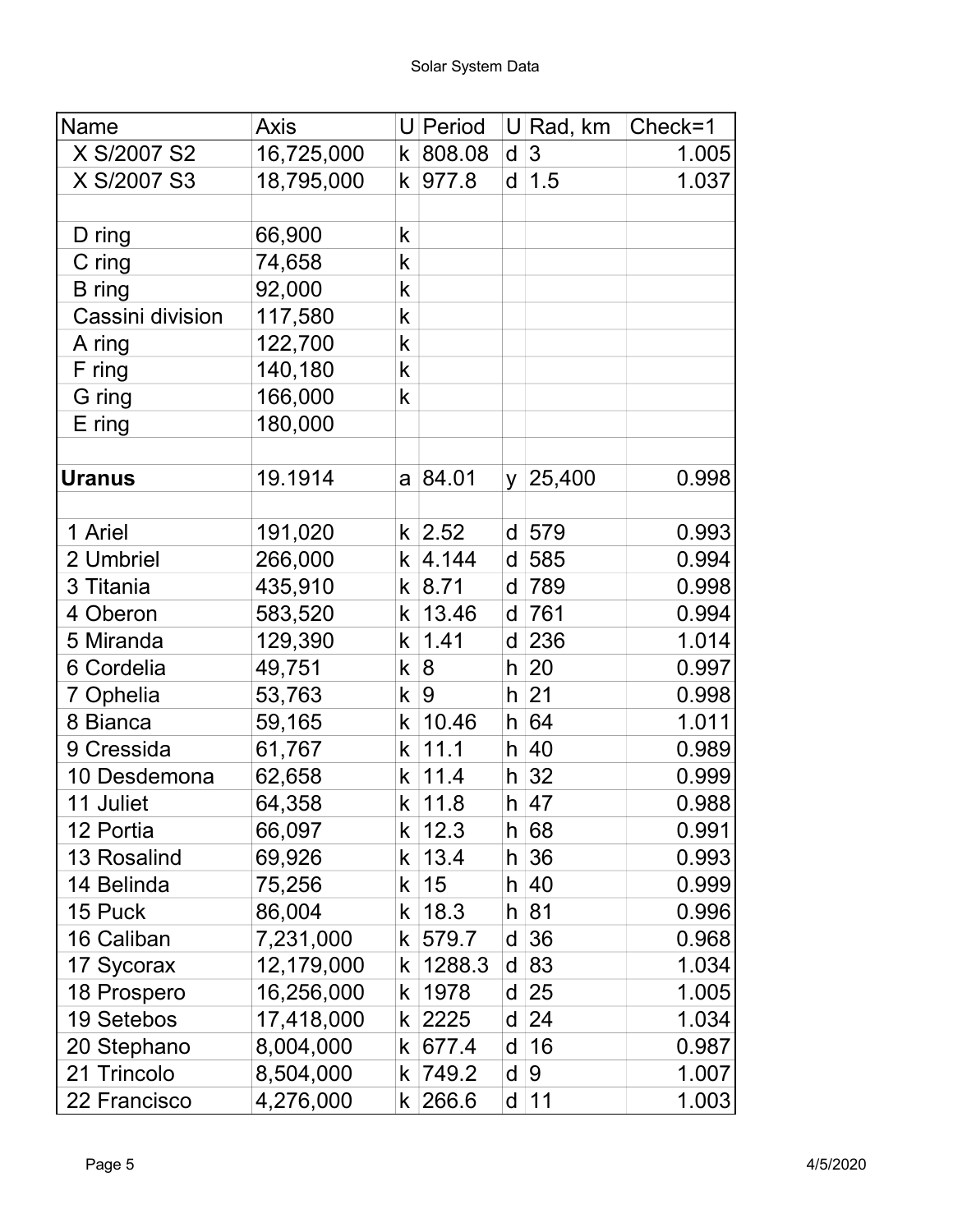| Name           | Axis       |   | U Period          | U        | Rad, km     | Check=1 |
|----------------|------------|---|-------------------|----------|-------------|---------|
| 23 Margaret    | 14,345,000 | k | 1687              | d        | 10          | 1.056   |
| 24 Ferdinand   | 20,901,000 | k | 2887.2            | d        | 3           | 1.007   |
|                |            |   |                   |          |             |         |
| Uranus inner   | 38,000     | k |                   |          |             |         |
| Uranus outer   | 98,000     | k |                   |          |             |         |
|                |            |   |                   |          |             |         |
| <b>Neptune</b> | 30.0611    | a | 164.79            | y.       | 24,600      | 1.000   |
|                |            |   |                   |          |             |         |
| 1 Triton       | 354,759    |   | $k$ 5.9           | d        | 1353        | 1.008   |
| 2 Nereid       | 5,513,787  | k | 360.1             | d        | 357         | 1.004   |
| 3 Naiad        | 48,224     | k | 7.07              |          | h 96        | 0.995   |
| 4 Thalassa     | 50,074     | k | $\vert 7.5 \vert$ |          | $h$ 41      | 1.005   |
| 5 Despina      | 52,526     |   | $k$ 8.03          |          | $h$ 152     | 0.998   |
| 6 Galatea      | 61,953     | k | 10                |          | h 87        | 0.944   |
| 7 Larissa      | 73,548     | k | 13                |          | $h$ 97      | 0.953   |
| 8 Proteus      | 117,647    | k | 1.1               | d        | 210         | 0.960   |
| 9 Halimede     | 16,611,000 | k | 1879.1            | d        | 31          | 0.996   |
| 10 Psamathe    | 46,705,000 | k | 9129              | d        | 19          | 1.057   |
| 11 Sao         | 22,228,000 | k | 2912.7            | d        | 22          | 0.998   |
| 12 Laomedeia   | 23,613,000 | k | 3171.3            | d        | 21          | 0.987   |
| 13 Neso        | 49,500,000 | k | 9740.7            | d        | 60          | 1.011   |
| 14 Hippocamp   | 105,284    | k | 22.47             | h.       | 17          | 0.971   |
| NNG has 50     |            |   |                   |          |             |         |
|                |            |   |                   |          |             |         |
| Galle ring     | 41,000     | k |                   |          |             |         |
| Lassel ring    | 53,000     | k |                   |          |             |         |
| LeVerrier ring | 53,200     | k |                   |          |             |         |
| Arago ring     | 57,200     | k |                   |          |             |         |
| Adams ring     | 62,930     | k |                   |          |             |         |
|                |            |   |                   |          |             |         |
| <b>Pluto</b>   | 39.482     |   | k 247.9           | <b>V</b> | 1188        | 0.999   |
|                |            |   |                   |          |             |         |
| 1 Charon       | 19,591     |   | k   6.387         |          | d 606       | 1.036   |
| 2 Styx         | 42,656     |   | $k$ 20.162        |          | $d$ 17      | 0.975   |
| 3 Nix          | 48,694     |   | $k$ 24.9          |          | d 20        | 0.998   |
| 4 Kerberos     | 57,783     |   | $k$ 32.2          |          | $d \mid 15$ | 0.999   |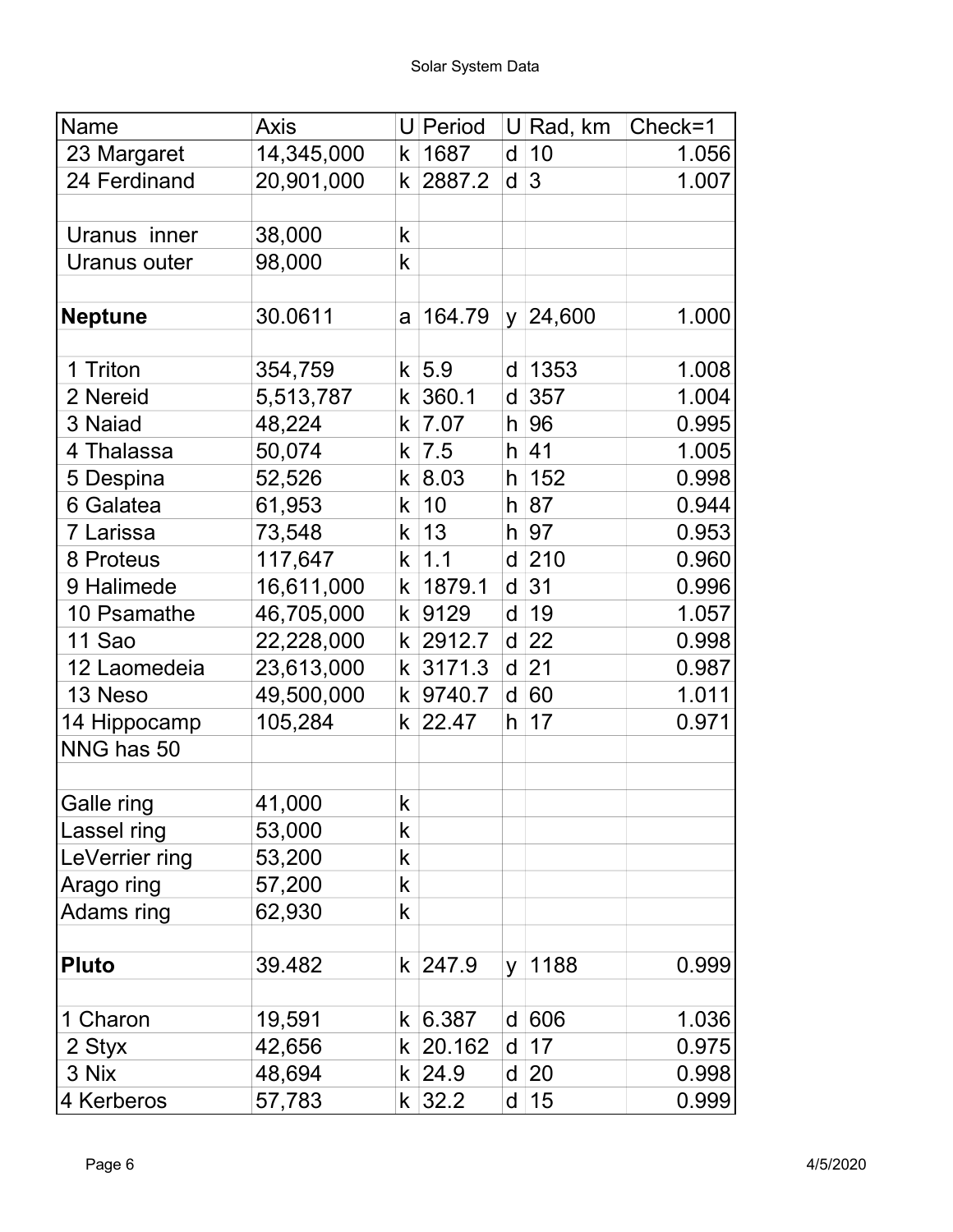| Name                                         | Axis   |   | U Period      |          | U∣Rad, km        | Check=1 |
|----------------------------------------------|--------|---|---------------|----------|------------------|---------|
| 5 Hydra                                      | 64,738 |   | $k$ 38.2      | d        | 30               | 1.001   |
|                                              |        |   |               |          |                  |         |
| Asteroids, then TNO follow                   |        |   |               |          |                  |         |
| Data for numbered asteroids to 545,000       |        |   |               |          |                  |         |
|                                              |        |   |               |          |                  |         |
| These 2 are Near Earth Asteroids and visited |        |   |               |          |                  |         |
| 101955 Bennu                                 | 1.1264 |   | a   1.196     |          | $y \mid 0.14$    | 1.001   |
| 162173 Ryugu                                 | 1.1896 |   | $a \mid 1.3$  | y.       | 0.5              | 1.004   |
|                                              |        |   |               |          |                  |         |
| <b>1221 Amor</b>                             | 1.9191 |   | $a \,   2.66$ | <b>y</b> | 0.4              | 1.001   |
| Amor group has 7427                          |        |   |               |          |                  |         |
|                                              |        |   |               |          |                  |         |
| 300 known Mercury crossers                   |        |   |               |          |                  |         |
| 2,809 known Venus crossers                   |        |   |               |          |                  |         |
| 230 known Earth crossers                     |        |   |               |          |                  |         |
|                                              |        |   |               |          |                  |         |
| next 3 are Venus crossers                    |        |   |               |          |                  |         |
| 1566 Icarus                                  | 1.0781 |   | $a \mid 1.12$ |          | $y \mid 1.4$     | 1.001   |
| 339 Dorothea                                 | 1.2997 |   | a   1.48      | y        | 0.5              | 0.998   |
| 25143 Itokawa                                | 1.3241 |   | a   1.52      | <b>V</b> | 0.5              | 0.995   |
|                                              |        |   |               |          |                  |         |
| 1864 Daedelus                                | 1.461  |   | $a \mid 1.77$ |          | $y \mid 1.5$     | 1.005   |
| Apollo croses both Venus and Mars            |        |   |               |          |                  |         |
| 1862 Apollo                                  | 1.4702 | a | 1.78          | y.       | 0.75             | 0.997   |
|                                              |        |   |               |          |                  |         |
| next 6 are Mars crossers                     |        |   |               |          |                  |         |
| <b>1951 Lick</b>                             | 1.3904 |   | a   1.64      | y        | $\overline{3}$   | 1.001   |
| <b>433 Eros</b>                              | 1.4579 | a | 1.76          | y        | $\boldsymbol{8}$ | 1.000   |
| 2005 HC4                                     | 1.8207 |   | $a \,   2.46$ | y.       | 0.1              | 1.003   |
| 1600 Vyssotsky                               | 1.8488 |   | $a \,   2.51$ | y.       | 3.5              | 0.997   |
| 1221 Amor                                    | 1.9191 |   | $a \,   2.66$ | y        | 0.4              | 1.001   |
| Amor group has 7427                          |        |   |               |          |                  |         |
| 9969 Braille                                 | 2.341  |   | $a \,   3.58$ |          | $y \mid 0.8$     | 0.999   |
|                                              |        |   |               |          |                  |         |
| (Mars is here)                               | 1.5273 | a |               |          |                  |         |
| <b>Mars Trojans</b>                          | 1.5273 | a |               |          | #ID:7            |         |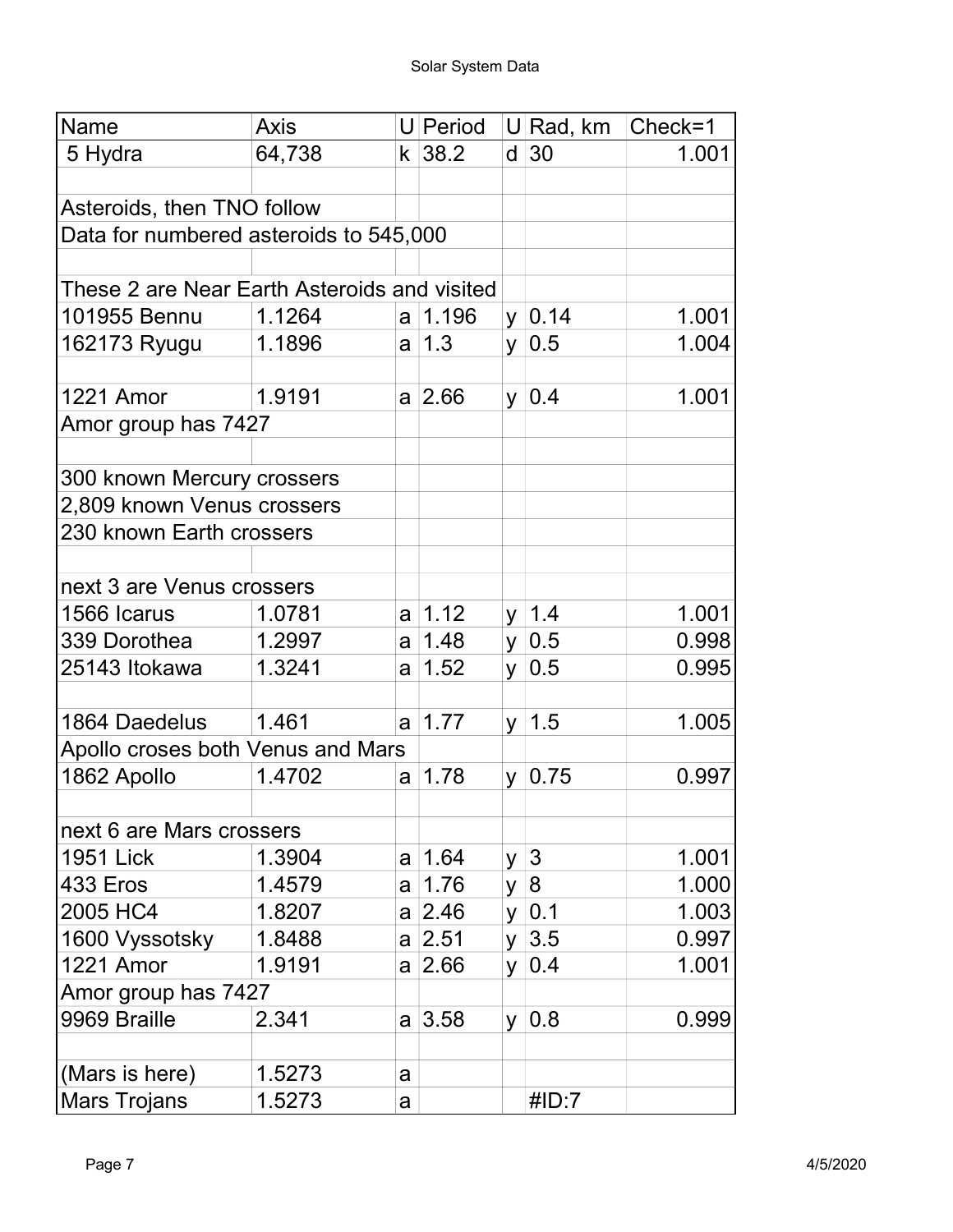| Name                       | <b>Axis</b> |   | U Period      |          | $ U $ Rad, km $ $ | Check=1 |
|----------------------------|-------------|---|---------------|----------|-------------------|---------|
|                            |             |   |               |          |                   |         |
| Hungaria group             | 1.78        | a |               |          |                   |         |
| Hungaria group             | has 13,000  |   |               |          |                   |         |
| 434 Hungaria               | 1.9444      |   | a 2.7         |          | $y \vert 5.5$     | 0.992   |
|                            |             |   |               |          |                   |         |
| 3908 Nyx                   | 1.92719     |   | $a \,   2.68$ |          | $y \mid 0.5$      | 1.003   |
|                            |             |   |               |          |                   |         |
| Hungaria gr. end           | 2.0         | a |               |          |                   |         |
| <b>Main Belt start</b>     | 2.2         | a |               |          | billions?         |         |
| Main Belt end              | 3.2         | a |               |          | #ID: 7K           |         |
|                            |             |   |               |          |                   |         |
| 2423 Ibarruri              | 2.1885      |   | $a \,   3.24$ |          | $y \mid 3$        | 1.001   |
| 8 Flora                    | 2.202       | a | 3.27          |          | y $ 64$           | 1.001   |
| Flora family has 13,000    |             |   |               |          |                   |         |
| 43 Aiadne                  | 2.204       |   | $a \,   3.27$ |          | $y \mid 30$       | 0.999   |
| Vesta family begin         | 2.26        | a |               |          |                   |         |
|                            |             |   |               |          |                   |         |
| Vesta family has 15,212    |             |   |               |          |                   |         |
| 4278 Harvey                | 2.26676     |   | $a \,   3.41$ | У        |                   | 0.998   |
| 809 Lundia                 | 2.28254     |   | $a \mid 3.45$ | y        | $\overline{5}$    | 1.001   |
| 1126 Otero                 | 2.2723      |   | $a \,   3.43$ | y        | $\overline{5}$    | 1.003   |
| 4977 Rauthgundis           | 2.29254     |   | $a \,   3.47$ | y        |                   | 0.999   |
| 18 Melpomene               | 2.296       | a | 3.48          | <b>V</b> | 140               | 1.001   |
| 1 S1978(18)1?              |             |   |               |          | 19                |         |
| 956 Elisa                  | 2.2984      |   | a 3.48        |          | $y \mid 5$        | 0.997   |
| 12 Victoria                | 2.33344     |   | $a \,   3.56$ |          | y $ 56$           | 0.997   |
| 3850 Peltier               | 2.2342      |   | $a \,   3.34$ |          | $y \mid 2$        | 1.000   |
| 4796 Lewis                 | 2.3554      |   | a 3.62        | У        |                   | 1.003   |
| 4188 Kitezh                | 2.3355      |   | $a \,   3.57$ | y        |                   | 1.000   |
| 4 Vesta                    | 2.362       |   | $a \,   3.63$ |          | y $ 256$          | 1.000   |
| 2867 Steins                | 2.3633      |   | $a \,   3.63$ |          | $y \mid 3$        | 0.998   |
| 2442 Corbett               | 2.3879      |   | $a \,   3.69$ |          | y $ 4$            | 1.000   |
| 4434 Nikulin               | 2.4412      |   | a 3.81        | y        |                   | 0.998   |
| 3849 Incidentia            | 2.4764      |   | $a \mid 3.9$  |          | y $ 5 $           | 1.002   |
| 887 Alinda                 | 2.4788      |   | $a \mid 3.9$  | y  1     |                   | 0.999   |
| Alinda group has 23 others |             |   |               |          |                   |         |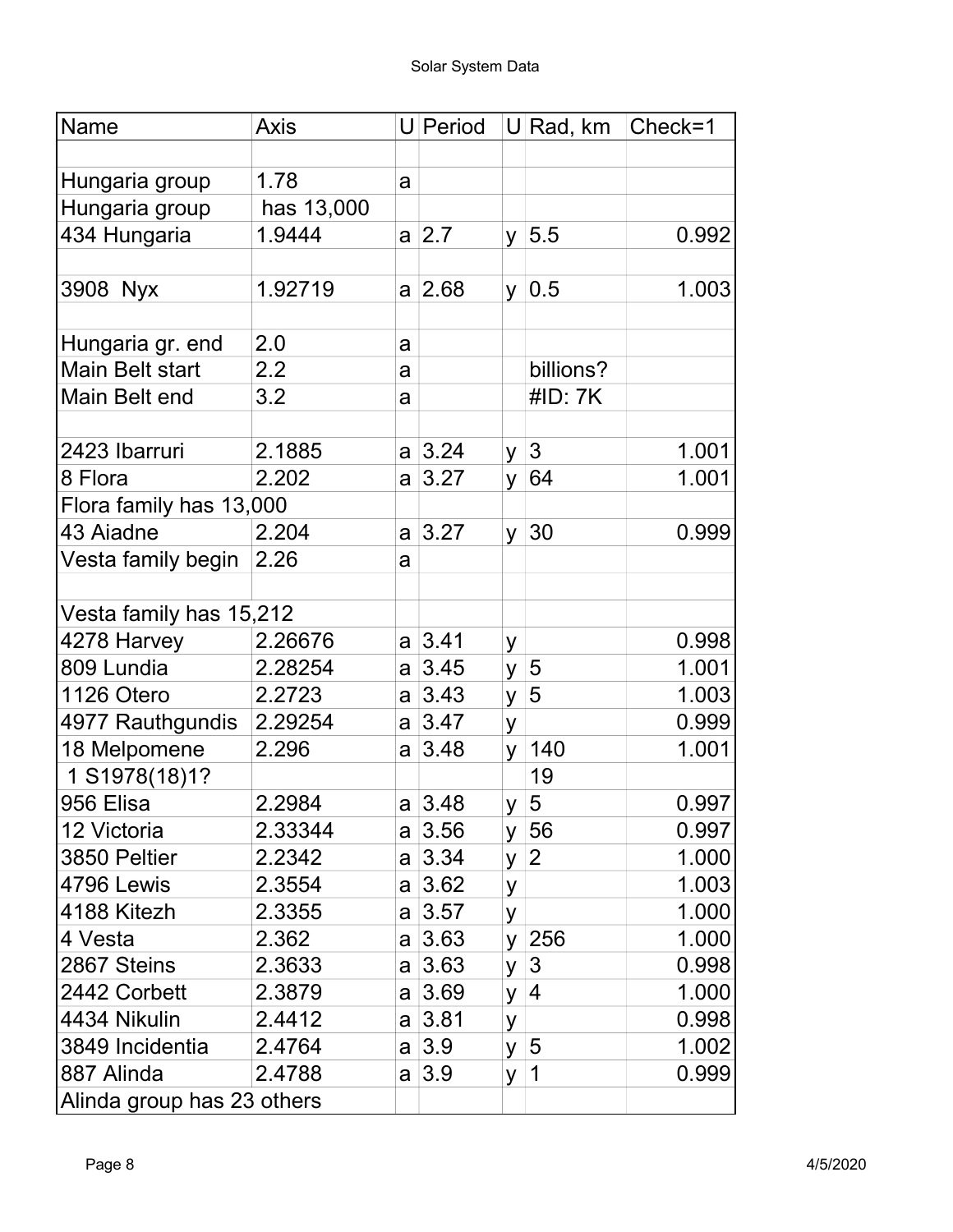| Name                                      | <b>Axis</b> |   | <b>U</b> Period | U        | Rad, km      | $Check = 1$ |
|-------------------------------------------|-------------|---|-----------------|----------|--------------|-------------|
| sone have 4:1 resonance with Earth as NEA |             |   |                 |          |              |             |
|                                           |             |   |                 |          |              |             |
| 145 Adeona                                | 2.67354     |   | $a \,   4.37$   | y.       | 75           | 0.999       |
| 446 Aeternitas                            | 2.7865      |   | $a \,   4.65$   | <b>y</b> | 23           | 0.999       |
| 289 Nennetta                              | 2.8738      |   | a  4.87         | <b>V</b> | 140          | 0.999       |
| 7 Iris                                    | 2.385       |   | a 3.68          | y.       | 107          | 0.998       |
| 9 Metis                                   | 2.387       |   | a 3.68          | y.       | 95           | 0.996       |
| 5379 Abehiroshi                           | 2.4         |   | a 3.71          | У        |              | 0.996       |
| 25 Phocaea                                | 2.4         |   | a 3.72          | y        | 31           | 1.001       |
| 20 Massalia                               | 2.4088      |   | $a \mid 3.74$   | y        | 73           | 1.001       |
| Nysa family begin                         | 2.41        | a |                 |          |              |             |
| 142 Polana                                | 2.4189      |   | $a \,   3.76$   | <b>y</b> | 28           | 0.999       |
| 44 Nysa                                   | 2.4238      |   | $a \,   3.77$   | <b>y</b> | 30           | 0.998       |
| 6 Hebe                                    | 2.426       |   | a 3.78          | y.       | 93           | 1.001       |
| 135 Hertha                                | 2.4279      |   | $a \,   3.78$   | <b>y</b> | 38           | 0.998       |
| 21 Lutetia                                | 2.435       |   | a 3.8           | <b>y</b> | 49           | 1.000       |
| 19 Fortuna                                | 2.441       |   | $a \,   3.81$   | y.       | 103          | 0.998       |
| 2391 Tomita                               | 2.4408      |   | $a$ 3.81        | <b>y</b> | 4.6          | 0.998       |
| 42 Isis                                   | 2.442       |   | $a \,   3.82$   | y        | 51           | 1.002       |
| 750 Oskar                                 | 2.4442      |   | a 3.82          | y        | 10           | 0.999       |
| 11 Parthenope                             | 2.453       |   | $a \,   3.84$   | y.       | 77           | 0.999       |
| 2984 Chaucer                              | 2.4702      | a | 3.88            | y.       | 13           | 0.999       |
| Vesta family end                          | 2.48        | a |                 |          |              |             |
| Nysa family end                           | 2.5         | a |                 |          |              |             |
|                                           |             |   |                 |          |              |             |
| Kirkwood Gap                              | 2.5         | a |                 |          |              |             |
| 29 Amphirite                              | 2.5556      |   | a 4.09          | y.       | 95           | 1.002       |
| 5 Astraea                                 | 2.5735      | a | 4.13            | y        | 60           | 1.001       |
| 13 Egeria                                 | 2.577       |   | $a \,   4.14$   | У        | 103          | 1.002       |
| 23 Thalia                                 | 2.628       |   | $a \,   4.26$   | y        | 53           | 1.000       |
| 15 Eunomia                                | 2.643       |   | $a \mid 4.3$    | y        | 128          | 1.001       |
| Eunomia family has 6,000                  |             |   |                 |          |              |             |
| 26 Proserpina                             | 2.656       |   | $a \,   4.33$   | y.       | 44           | 1.001       |
| 1036 Ganymed                              | 2.6629      |   | $a \,   4.35$   | y        | 16           | 1.002       |
| 3 Juno                                    | 2.6707      |   | $a \mid 4.365$  | y        | 136          | 1.000       |
| 324 Bamberga                              | 2.6823      |   | a 4.39          |          | $y \mid 110$ | 0.999       |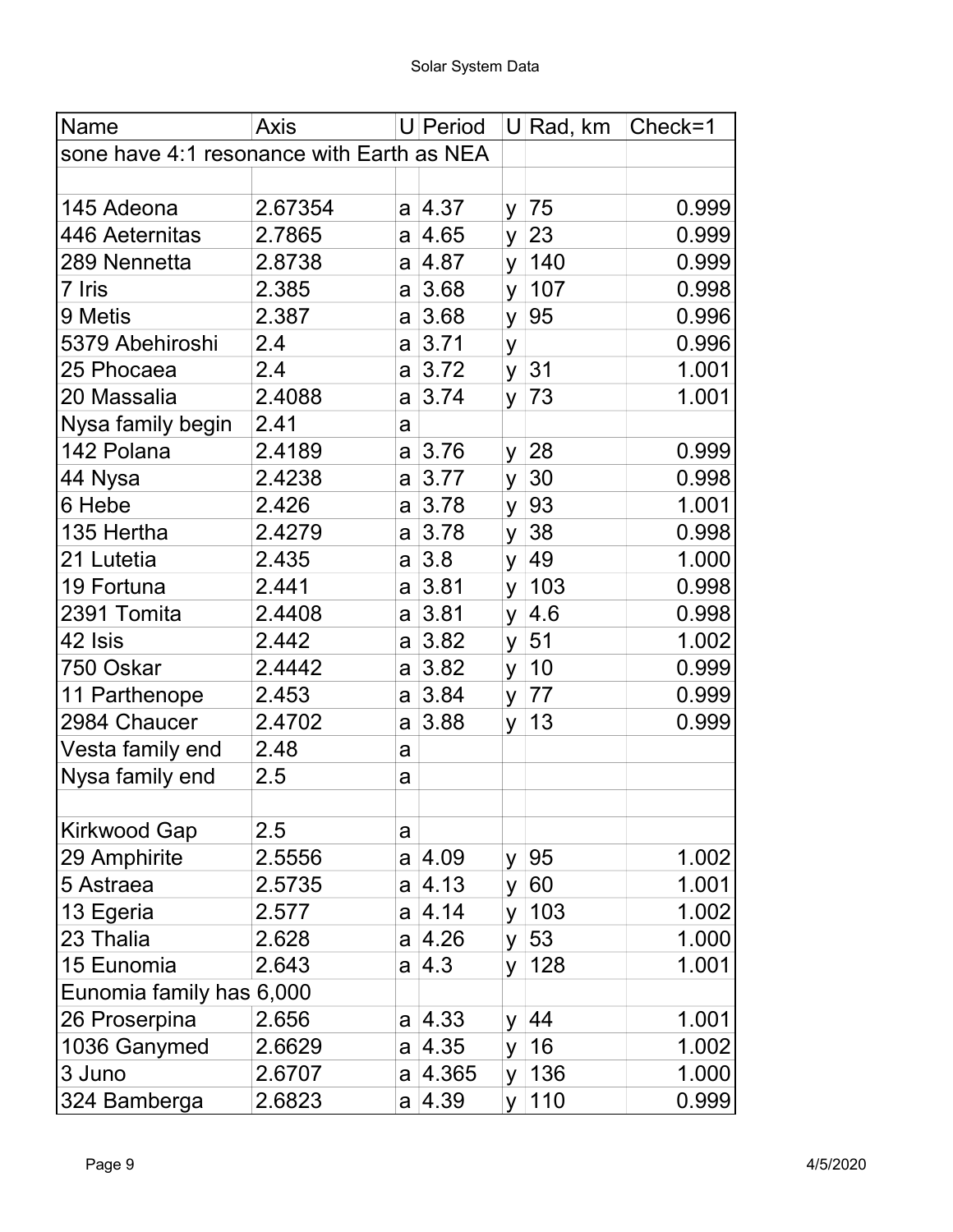| Name                | Axis          |          | U Period      |          | U∣Rad, km     | Check=1 |
|---------------------|---------------|----------|---------------|----------|---------------|---------|
| 64 Angelina         | 2.684         | a        | 4.4           | y        | 50            | 1.001   |
| 34 Circe            | 2.686         |          | $a \mid 4.4$  | y        | 56            | 0.999   |
| 2234 Schmadel       | 2.7006        |          | $a \,   4.44$ | y        |               | 1.001   |
| 103 Hora            | 2.701         |          | $a \,   4.44$ | $y \mid$ | 45            | 1.000   |
| 54 Alexandra        | 2.712         | a        | 4.47          | <b>y</b> | 77            | 1.002   |
| 45 Eugenia          | 2.7200        |          | a 4.49        |          | y 101         | 1.002   |
| 1 Petit Prince      | 1184          | a        | 4.8d          | d        | 13            |         |
| 410 Chloris         | 2.724         | a        | 4.5           | y        | 62            | 1.002   |
| 128 Nemesis         | 2.75          | a        | 4.56          | y        | 81            | 1.000   |
| 55 Pandora          | 2.76          | a        | 4.58          | y        | 35            | 0.998   |
| 2732 Witt           | 2.7606        |          | $a \,   4.59$ | y        | 6             | 1.001   |
| Witt family         | has $> 1,500$ |          |               |          |               |         |
| 41 Daphne           | 2.765         |          | a 4.6         |          | y 87          | 1.001   |
| 1 Ceres             | 2.766         | a        | 4.599         | <b>y</b> | 470           | 0.999   |
| 88 Thisbe           | 2.768         | a        | 4.6           |          | $y \mid 102$  | 0.998   |
| 2 Pallas            | 2.77092       | a        | 4.613         |          | y $ 256$      | 1.000   |
| 532 Herculina       | 2.7733        | a        | 4.62          | y        | 111           |         |
| Kirkwood Gap        | 2.82          | a        |               |          |               |         |
| 243 Ida             | 2.861         |          | $a \,   4.84$ | y        | 16            | 1.000   |
| 1 Dactyl            | 90            | k        | 20h           | h.       | 0.6           |         |
| Koronis family      | has 5949      |          |               |          |               |         |
| 167 Urda            | 2.861         |          | a 4.84        | y.       | 20            | 1.000   |
| 534 Nassovia        | 2.8867        | a        | 4.9           | y        | 17            | 0.998   |
| 321 Florentina      | 2.887         | a        | 4.9           | <b>y</b> | 14            | 0.998   |
| 720 Bohlinia        | 2.8873        | $a \mid$ | 4.91          |          | $y \mid 17$   | 1.002   |
| 158 Koronis         | 2.8686        |          | a 4.86        | y.       | 18            | 1.001   |
| 1223 Neckar         | 2.8686        |          | $a \,   4.86$ | y.       | 12            | 1.001   |
| 277 Elvira          | 2.88422       |          | a  4.9        | y        | 18            | 1.001   |
| 263 Dresda          | 2.886         | a        | 4.91          | y        | 18            | 1.003   |
| 208 Lacrimosa       | 2.8932        | a        | 4.92          | y        | 21            | 1.000   |
| 311 Claudia         | 2.89793       |          | $a \,   4.93$ | y.       | 12            | 0.999   |
| 22 Kalliope         | 2.9112        |          | a 4.97        | <b>y</b> | 83            | 1.001   |
| 16 Psyche           | 2.921         | a        | 4.99          |          | y 256         | 0.999   |
| <b>Kirkwood Gap</b> | 2.95          | a        |               |          |               |         |
| Eos family begin    | 2.99          | a        |               |          |               |         |
| 876 Scott           | 3.0085        |          | a $ 5.22 $    |          | $y \mid 13.7$ | 1.001   |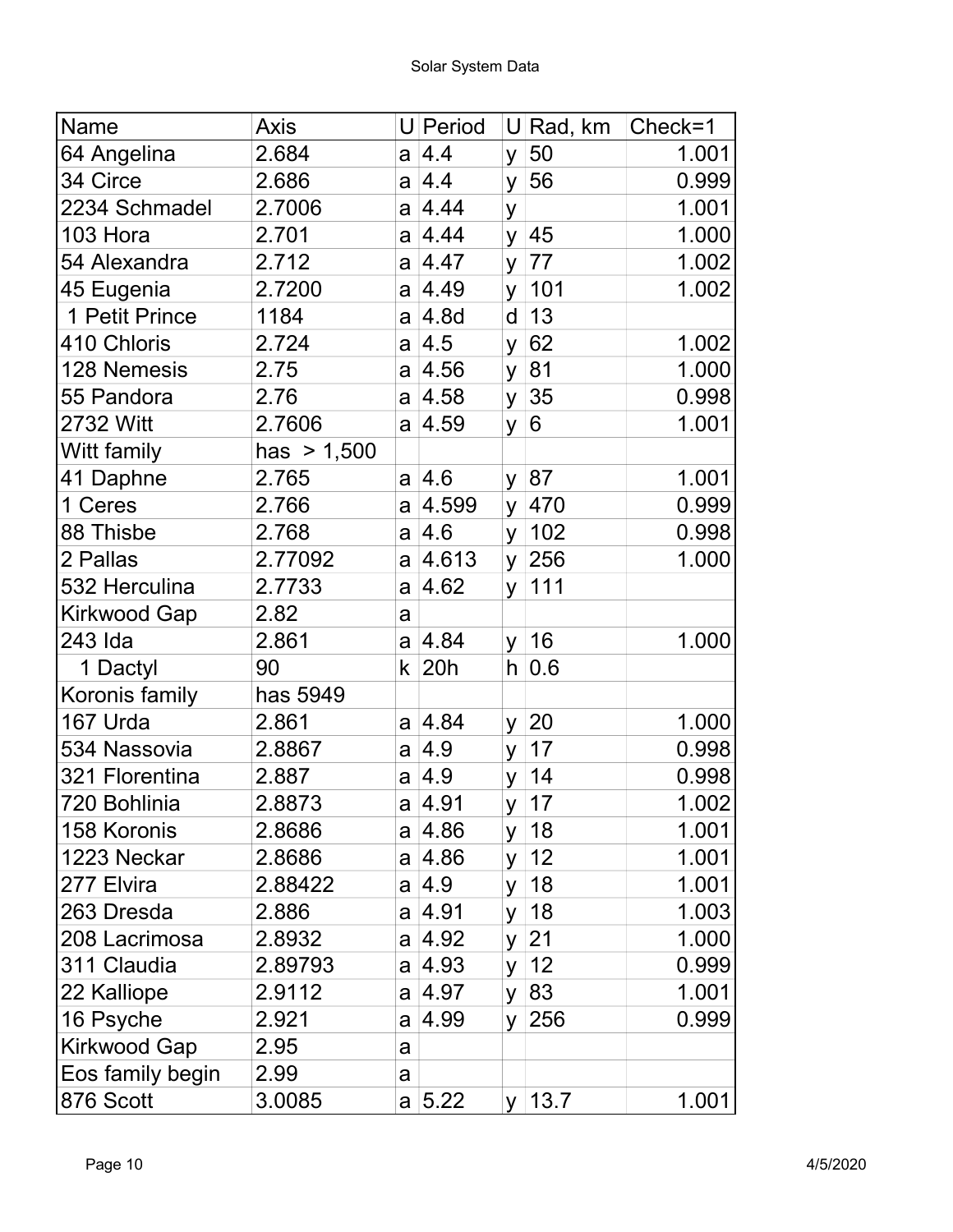| Name                | <b>Axis</b> |   | U Period      |          | $U R$ ad, km | $Check=1$ |
|---------------------|-------------|---|---------------|----------|--------------|-----------|
| 742 Edisona         | 3.0107      |   | a 5.22        | y.       | 23           | 0.998     |
| <b>798 Ruth</b>     | 3.0146      |   | a 5.23        | $y \mid$ | 22           | 0.998     |
| 639 Latona          | 3.0167      |   | a 5.24        | y        | 18           | 1.000     |
| 890 Waltraut        | 3.02        |   | a 5.25        | y        | 13.7         | 1.001     |
| 633 Zelima          | 3.0227      | a | 5.26          | y        | 17           | 1.002     |
| 221 Eos             | 3.01044     |   | a 5.22        | y        | 52           | 0.999     |
| 339 Dorothea        | 3.01176     |   | a 5.23        | y        | 19           | 1.001     |
| 669 Kypria          | 3.0146      | a | 5.23          | y        | 16           | 0.998     |
| 653 Berenike        | 3.01609     |   | a 5.24        | y        | 20           | 1.001     |
| 513 Centisima       | 3.0163      |   | a 5.24        | y        | 25           | 1.001     |
| 661 Cloelia         | 3.0166      |   | a 5.24        | y        | 24           | 1.000     |
| 450 Brigitta        | 3.01733     |   | a 5.24        | <b>y</b> | 17           | 1.000     |
| 562 Salome          | 3.0183      |   | a 5.24        | y.       | 15           | 0.999     |
| 451 Antikleia       | 3.02523     | a | 5.26          | y.       | 17           | 0.999     |
| Eos family end      | 3.03        | a |               |          |              |           |
| 704 Interamnia      | 3.0575      | a | 5.35          | y.       | 166          | 1.001     |
| Hygeia family start | 3.06        | a |               |          |              |           |
| 451 Patienta        | 3.0616      | a | 5.36          | y        | 113          | 1.001     |
| 423 Diotima         | 3.0677      | a | 5.37          | y.       | 104          | 0.999     |
| 52 Europa           | 3.101       | a | 5.46          | y        | 152          | 1.000     |
| Themis family start | 3.08        | a |               |          |              |           |
| 48 Doris            | 3.11        |   | a 5.49        | <b>y</b> | 108          | 1.002     |
| 120 Lachesis        | 3.1177      | a | 5.5           | y        | 87           | 0.998     |
| 75 Ursala           | 3.1236      |   | a 5.52        | У        | 90           | 1.000     |
| 24 Themis           | 3.1236      | a | 5.52          | y        | 90           | 1.000     |
| 10 Hygeia           | 3.129       |   | a 5.54        | y        | 49           | 1.002     |
| 259 Aletheia        | 3.135       |   | a 5.55        |          | y 89         | 1.000     |
| 572 Palma           | 3.1513      |   | a 5.59        | y        | 94           | 0.999     |
| 31 Euphrosyne       | 3.1554      |   | a 5.61        | y.       | 134          | 1.002     |
| 94 Aurora           | 3.16        |   | a 5.62        | <b>y</b> | 102          | 1.001     |
| 511 Davida          | 3.1647      |   | a 5.63        | y.       | 145          | 1.000     |
| 702 Alauda          | 3.1953      |   | $a \mid 5.71$ |          | y   125      | 0.999     |
| 863 Benkoela        | 3.2004      |   | a 5.73        | <b>y</b> | 140          | 1.002     |
| Hygeia family end   | 3.24        | a |               |          |              |           |
| Themis family end   | 3.24        | a |               |          |              |           |
| <b>Kirkwood Gap</b> | 3.27        | a |               |          |              |           |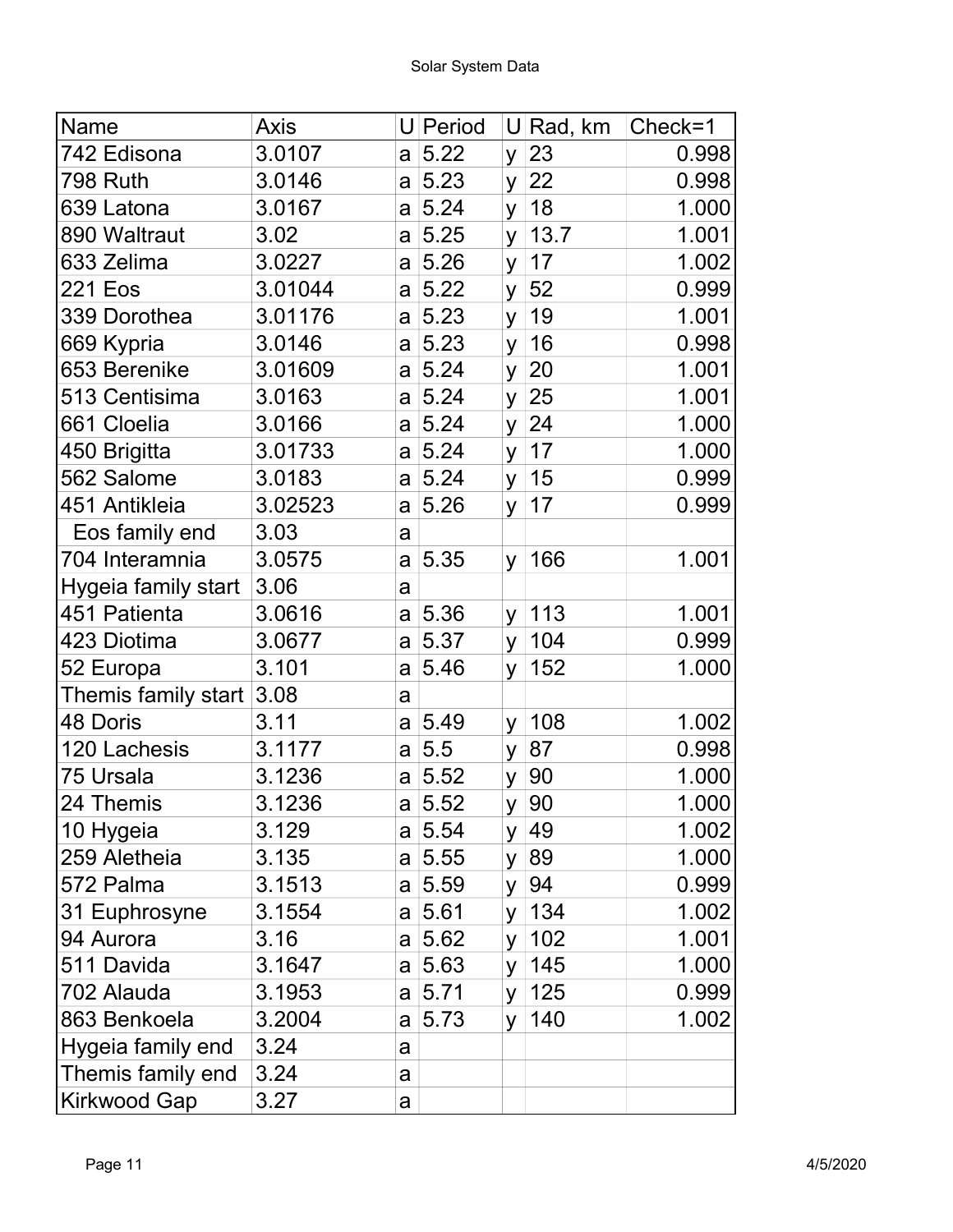| Name                   | <b>Axis</b> |                | U Period         |          | $U$ Rad, km       | Check=1 |
|------------------------|-------------|----------------|------------------|----------|-------------------|---------|
| 65 Cybele              | 3.4283      |                | a 6.35           | <b>y</b> | 113               | 1.001   |
| 121 Hermione           | 3.4478      |                | a 6.4            | y        | 95                | 0.999   |
| 87 Sylvia              | 3.49        |                | a 6.52           |          | $y \mid 143$      | 1.000   |
| 1 Romulus              | 1351        |                | a 3.6d           | d        | 11                |         |
| 2 Remus                | 706         | k              | 1.4 <sub>d</sub> | d        | $\vert 7 \vert$   |         |
| 17 Thetis              | 2.4712      |                | $a \,   3.88$    |          | y $ 42 $          | 0.998   |
| 107 Camilla            | 3.4912      |                | a 6.52           | y.       | 100               | 0.999   |
| 1 - unnamed            |             |                |                  |          | 6                 |         |
| 2 - unnamed            |             |                |                  |          | $\overline{2}$    |         |
| 2015 BZ509             | 5.1394      | a              | 11.65            | y        | 3                 | 1.000   |
|                        |             |                |                  |          |                   |         |
| (Jupiter is here)      | 5.2028      | a              |                  |          |                   |         |
| Greeks - belt          | 5.2028      | a              |                  |          |                   |         |
| 617 Patroclus          | 5.2167      | a              | 11.92            |          | $y \mid 70$       | 1.001   |
|                        |             |                |                  |          |                   |         |
| Trojans - belt         | 5.2028      | a              |                  |          | $y \mid # > 7000$ |         |
| 624 Hektor             | 5.2571      | a              | 12.05            |          | y   110           | 0.999   |
|                        |             |                |                  |          |                   |         |
| 153 Hilda              | 3.98        | a              | 7.94             |          | $y \mid 170$      | 1.000   |
| following are Centaurs |             |                |                  |          |                   |         |
|                        |             |                |                  |          |                   |         |
| 944 Hidalgo            | 5.741       | a              | 13.76            | y        | 19                | 1.001   |
| <b>Narcissus</b>       | 6.878       | a              | 18.04            | y        | 6                 | 1.000   |
| Okyrhoe                | 8.372       |                | a 24.23          |          | y $ 18$           | 1.001   |
| 15504 unnamed          | 9.378       |                | a 28.75          |          | $y \mid 7$        | 1.002   |
|                        |             |                |                  |          |                   |         |
| (Saturn is here)       | 9.5388      | a              |                  |          |                   |         |
| Thereus                | 10.64       |                | a 34.7           |          | y $ 43 $          | 1.000   |
| <b>Echelus</b>         | 10.7        |                | $a$ 35.04        |          | y $ 30 $          | 1.002   |
| <b>Damocles</b>        | 11.826      | a <sub>l</sub> | 40.67            |          | y $ 4$            | 1.000   |
| Elatus                 | 11.79       |                | a 40.52          |          | y $ 29 $          | 1.002   |
| 2060 Chiron            | 13.648      |                | a 50.42          |          | y $ 83 $          | 1.000   |
| Chariklo               | 15.822      |                | a 62.93          |          | y $ 252 $         | 1.000   |
| 1st ring               | 396         | k              |                  |          |                   |         |
| 2nd ring               | 405         | k              |                  |          |                   |         |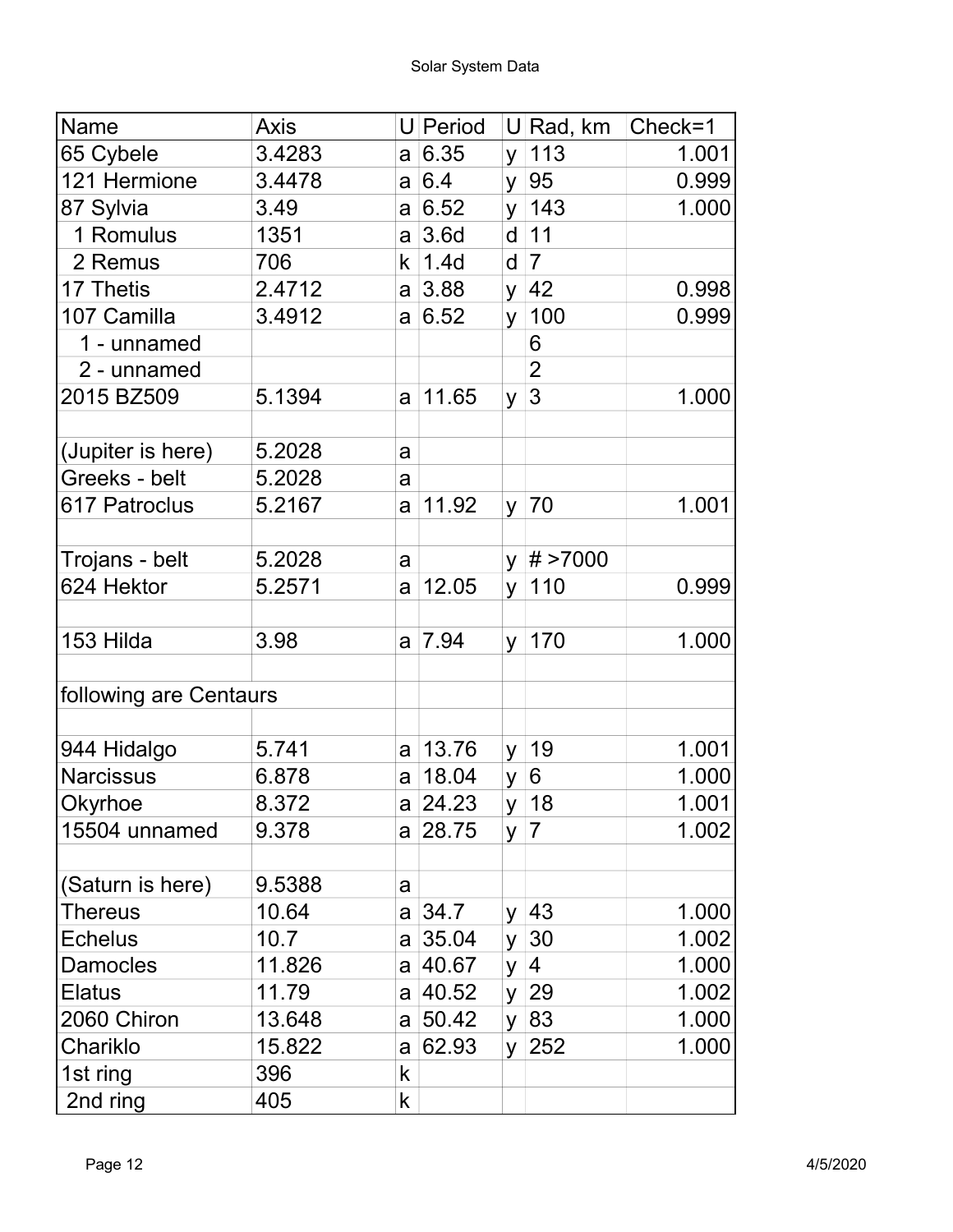| Name                | <b>Axis</b> |   | U Period  |          | U∣Rad, km      | Check=1 |
|---------------------|-------------|---|-----------|----------|----------------|---------|
| <b>Bienor</b>       | 16.44       |   | a 66.8    | y        | 44             | 1.004   |
| <b>Asbolus</b>      | 17.99       | a | 76.4      | y        | 33             | 1.003   |
| (Uranus is here)    | 19.1914     | a |           |          |                |         |
| Pelion              | 19.96       |   | a 89.25   | y.       | 14             | 1.002   |
| <b>Dioretsa</b>     | 23.9        | a | 116.91    | y        | $\mathfrak{S}$ | 1.001   |
| <b>Nessus</b>       | 24.67       | a | 122.7     |          | $y$ 21         | 1.003   |
| Hylonome            | 25.152      | a | 126.14    | y        | 33             | 1.000   |
| Amycus              | 25.1        | a | 125.74    | y        | 50             | 1.000   |
| Cyllarus            | 26.06       | a | 133.06    | y        | 23             | 1.000   |
| Pholus              | 20.393      | a | 92.09     | y        |                | 1.000   |
|                     |             |   |           |          |                |         |
| (Neptune is here)   | 30.0611     | a |           |          | TNO's          |         |
| 2002 XW93           | 37.36       |   | a 228.36  | y.       | 283            | 1.000   |
| 2005 RN43           | 41.36       |   | a 266     | <b>y</b> | 340            | 1.000   |
| 2004 GV9            | 42.173      |   | a 273.9   | y.       | 340            | 1.000   |
| Orcus               | 39.174      |   | a 245.2   | y        | 458            | 1.000   |
| 1 Vanth             | 9           |   | k  9.5d   | d        | 221            |         |
| 2003 AZ84           | 39.362      |   | a 247     |          | $y$ 353        | 1.000   |
| 2002 XV93           | 39.416      |   | a 247.47  | y        | 275            | 1.000   |
| Ixion               | 39.82       | a | 251.25    | y        | 309            | 1.000   |
| 2002 MS4            | 42.044      | a | 272.62    | y        | 383            | 1.000   |
| Salacia             | 42.184      |   | a 274     | <b>y</b> | 423            | 1.000   |
| 2002 UX25           | 42.49       |   | a 277     | y        | 332            | 1.000   |
| Varuna              | 42.72       |   | a 279.2   |          | $y$ 334        | 1.000   |
| Haumea              | 43.182      |   | a 283.77  |          | y 780          | 1.000   |
| 1 Hi'iaka           | 49,880      |   | a 49.1    | y.       | 160            |         |
| Quaoar              | 43.694      |   | a 288.8   | y        | 560            | 1.000   |
| <b>Albion</b>       | 43.779      |   | a 289.67  | y        | 108            | 1.000   |
| Sila                | 44.1157     |   | a 293.02  |          | $y \mid 125$   | 1.000   |
| <b>Ultima Thule</b> | 44.581      |   | a 297.67  | y        | 5              | 1.000   |
| 2010 KZ39           | 45.4        |   | a 305.86  |          | y 299          | 1.000   |
| <b>MakeMake</b>     | 45.43       |   | a 306.21  | <b>y</b> | 715            | 1.000   |
| 1 unnamed           |             |   |           |          | 190            |         |
| Chaos               | 45.8        |   | a 309.92  | y.       | 300            | 1.000   |
| Varda               | 46.11       |   | $a$ 313.1 | y.       | 384            | 1.000   |
| 1 Ilmare            | 4809        |   | a 5.8     |          | d   180        |         |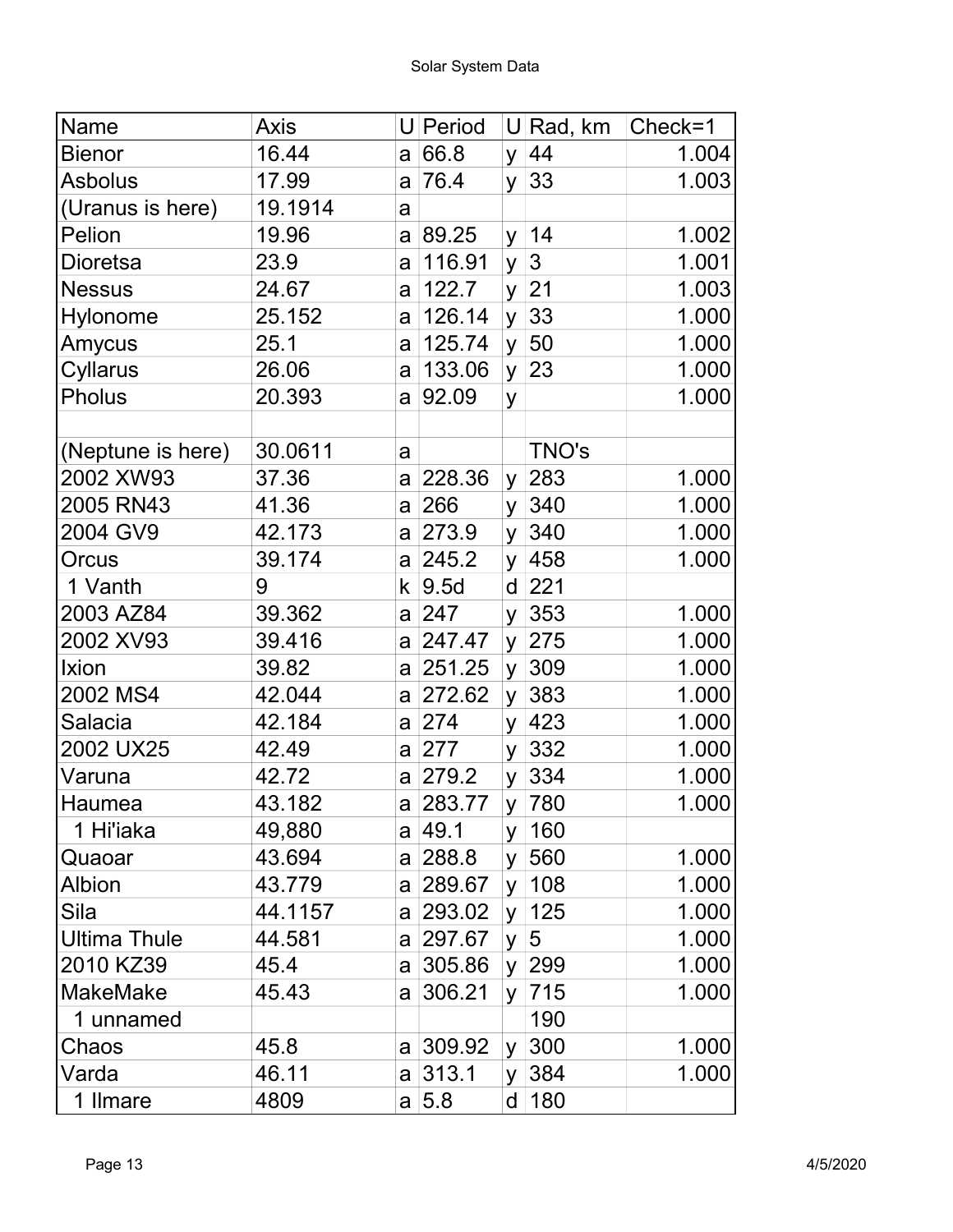| Name                                                            | Axis   |                | U Period        |              | $U$ Rad, km | $Check=1$ |
|-----------------------------------------------------------------|--------|----------------|-----------------|--------------|-------------|-----------|
| 2002 AW197                                                      | 47.042 | a              | 322.65          | y.           | 30          | 1.000     |
| 2010 RF43                                                       | 49.426 |                | a 347.5         | y            | 306         | 1.000     |
| 2014 EZ51                                                       | 52.525 |                | a 380.7         | <b>y</b>     | 313         | 1.000     |
| 2002 TC302                                                      | 55.265 |                | a 410.86        |              | $y$ 292     | 1.000     |
| 2014 AN55                                                       | 55.92  | a              | 418.18          | y.           | 292         | 1.000     |
| 2004 XR190                                                      | 57.255 | a              | 433.24          |              | y 278       | 1.000     |
| 2013 FY27                                                       | 58.66  |                | a 449.3         | y            | 370         | 1.000     |
| 2008 OG19                                                       | 66.29  |                | $a \mid 539.73$ | y            | 310         | 1.000     |
| 2006 QH181                                                      | 67.235 | a              | 551.31          | y            | 304         | 1.000     |
| Gonggong                                                        | 67.471 | a              | 554.2           | y            | 615         | 1.000     |
| <b>Eris</b>                                                     | 67.864 | a              | 559.07          | <b>y</b>     | 1163        | 1.000     |
| 1 Dysnomia                                                      | 37,330 | k              | 15.8            | d            | 350         |           |
| Gikunii homdima                                                 | 72.722 | a              | 620.17          | y.           | 321         | 1.000     |
| 2010 JO179                                                      | 79.141 | a              | 704.06          | $\mathsf{V}$ | 299         | 1.000     |
| 2015 RR245                                                      | 81.373 | a              | 734             | <b>y</b>     | 313         | 1.000     |
| 2014 UZ224                                                      | 108.2  | a              | 1125.2          | <b>y</b>     | 318         | 1.000     |
| 2018 VG18                                                       | 114.3  | a              | 1223            |              | y 328       | 1.002     |
| 2012 VP113                                                      | 257.67 | a              | 4136.2          | y            | 299         | 1.000     |
| Sedna                                                           | 484.44 | a              | 10,663          | <b>y</b>     | 498         | 1.000     |
|                                                                 |        |                |                 |              |             |           |
| Kuiper Belt end                                                 | 50     | a              |                 |              |             |           |
| Oort Cloud begin                                                | 200    | a              |                 |              |             |           |
|                                                                 |        |                |                 |              |             |           |
| comets follow                                                   |        |                |                 |              |             |           |
| <b>Enke's Comet</b>                                             | 2.2178 | a <sub>1</sub> | 3.3             | $y \mid$     | 2.4         | 0.998     |
| Kobayashi's                                                     | 8.588  |                | $a$ 25.17       | У            |             | 1.000     |
| <b>Halley's Comet</b>                                           | 17.834 | a              | 75.32           | y.           | 5.5         | 1.000     |
| McNaught 2006                                                   | 2050   | a              | 92,600          | У            |             | 0.995     |
| <b>ATLAS</b>                                                    | 331    | a              | 6,026           | У            |             | 1.001     |
|                                                                 |        |                |                 |              |             |           |
| Sun                                                             |        |                |                 |              | 396,430     |           |
|                                                                 |        |                |                 |              |             |           |
| table compiled by David Michalets                               |        |                |                 |              |             |           |
| for personal reference                                          |        |                |                 |              |             |           |
| most data from Wikipedia                                        |        |                |                 |              |             |           |
| Saturn moon numbers from brittanica inconsistent with Wikipedia |        |                |                 |              |             |           |